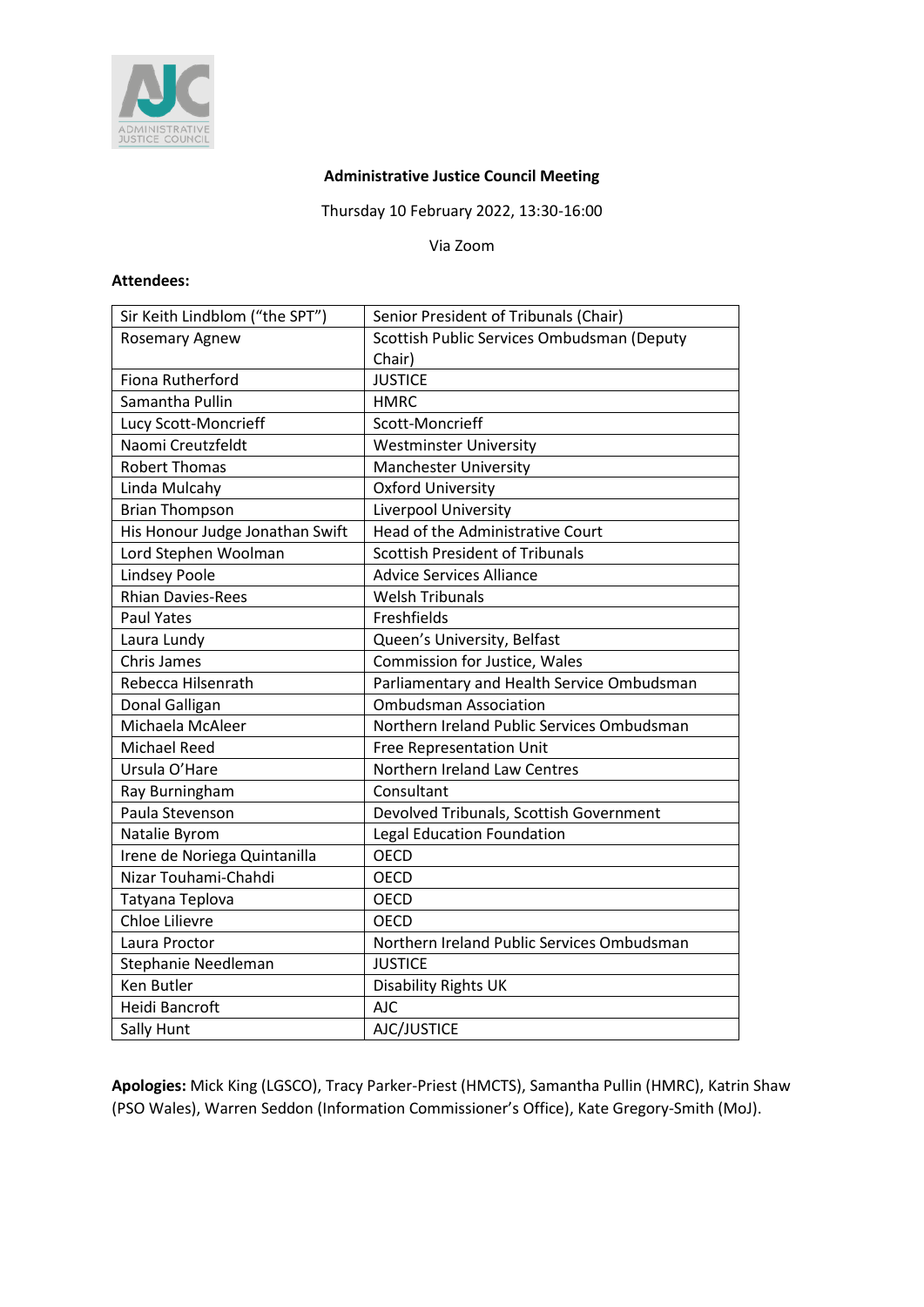

### **1. Welcome and Introductions**

Sir Keith Lindblom ('the SPT') opened the meeting and welcomed attendees. The SPT asked new members to introduce themselves: Fiona Rutherford (Chief Executive, JUSTICE); His Honour Judge Jonathan Swift (Head of the Administrative Court); Richard Blakeway (Housing Ombudsman); Professor Linda Mulcahy (Oxford University); and Chris James (Welsh Government). It was noted that two further new members had sent their apologies - Mick King (the Local Government and Social Care Ombudsman) and Tracy Parker-Priest Deputy Director of Tribunals, HMCTS).

# **2. Minutes of the last meeting**

No amendments were forthcoming from those at the July 2021 Council meeting, so the Minutes were approved.

### **3. Chair's update**

The SPT directed attendees to the [update](https://ajc-justice.co.uk/wp-content/uploads/2022/02/Update-Report-.pdf) that had been circulated to all members in advance of the meeting and touched briefly on highlights:

- The Council's Annual Report had been published in July. Responses had been received from the Home Secretary and the Justice Minister, congratulating the AJC on its work. The SPT extended his gratitude to those who had assisted with that work.
- The Advice Sector Panel had commissioned a report published in October 2021, on the cost of not getting Personal Independence Payments right first time.
- A response had been submitted on the call for evidence on Alternative Dispute Resolution (ADR). The SPT thanked those members who had contributed to both the Advice Sector Panel's report and the ADR response.
- Since the Council's last meeting, the AJC had held three events: a comparative law workshop; an adult social care roundtable; and a networking/brainstorming event.

The SPT provided members with an update on tribunals including the court and tribunal reform programme, a diversity and inclusion taskforce and a new initiative to promote greater cohesion between courts and tribunals.

### **4. Governance**

### A) Terms of Reference

The Terms of Reference were revisited by the Council as a new term had commenced. The SPT invited comments on the draft and there followed a discussion on the inclusion of information on standards of evidence.

Actions: NB to provide wording regarding standards of evidence by email; all members to forward suggested alterations/additions to HB.

### B) Project Prioritisation Principles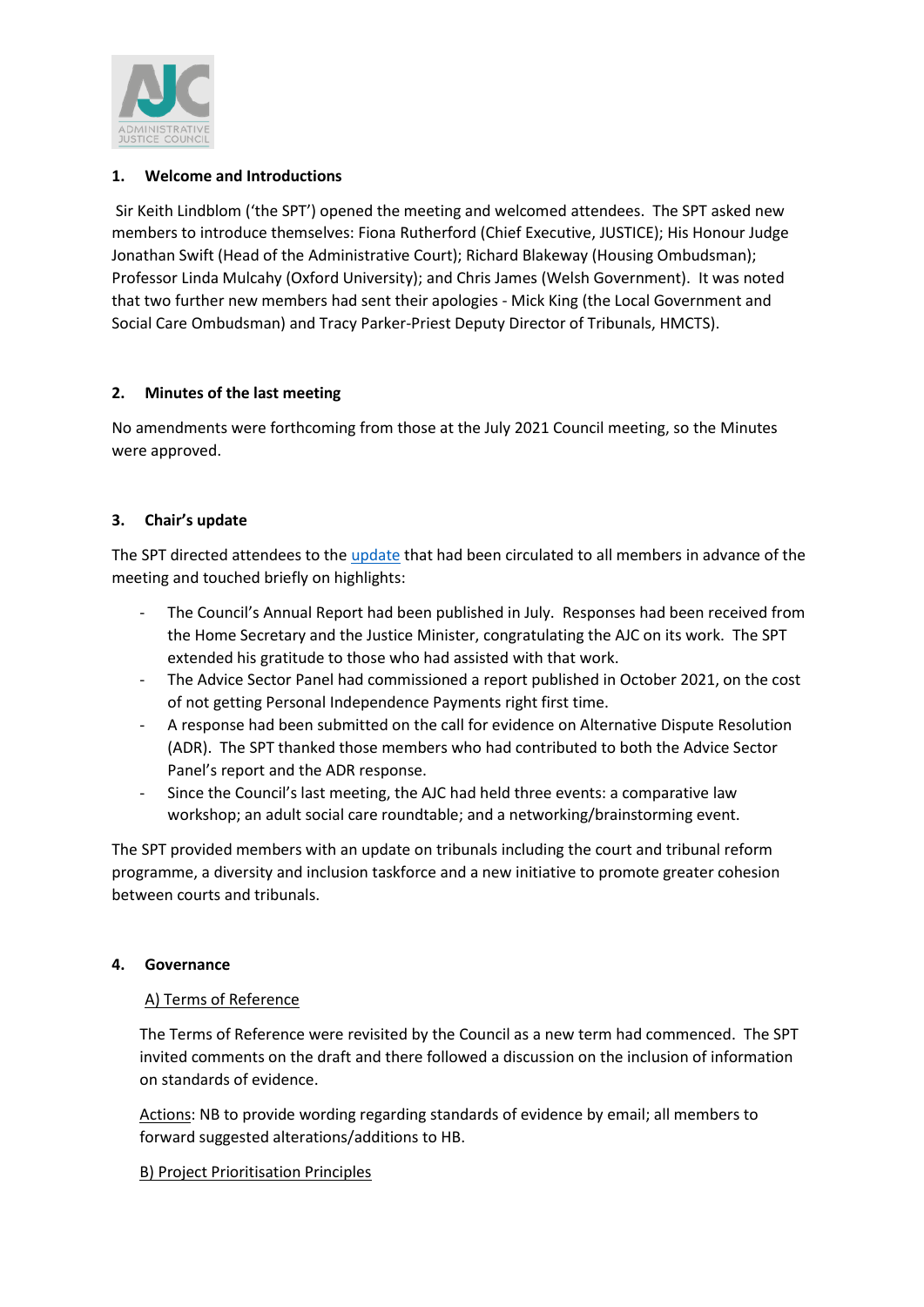

Members discussed the wording of the document that had been circulated prior to the meeting. It was suggested that additional wording to cover funding and consideration of scope and outcomes should be added.

Actions: HB to add a note on funding; RH to offer wording on scope and outcomes by email to HB.

#### C) Steering Group vacancies

The SPT reported that there are two current vacancies and that the Group are very keen to receive nominations. The Group meet quarterly and steered the work of the Council. Members are welcome to nominate themselves. HB would re-circulate the Expressions of Interest.

Actions: HB to re-circulate the Expressions of Interest and all members to consider applying.

## **5. Engaging children meaningfully in justice systems – Professor Laura Lundy, Professor of Children's Rights, Queen's University, Belfast**

Laura Lundy (LL) introduced her work and Articles 12 and 13 of the United Nations Convention on the Rights of the Child, which expressed a child's right to be heard in judicial and administrative proceedings affecting a child, and the provision of child-friendly information. The Convention had not been fully incorporated into UK law, but Scotland and Wales were showing signs of development.

There followed a general discussion on the distinction between child-friendly literature and accessible versions for people with learning disabilities; and members offered ways in which their work impacted on children. RA noted that the Scottish Public Services Ombudsman is in the process of drafting documentation to support child-friendly complaints.

### **6. Human Rights Act Review Consultation – Stephanie Needleman, Legal Director, JUSTICE**

The SPT noted that the Council had not offered its own response to the consultation, but that Stephanie Needleman (SN) would offer some key points as identified by JUSTICE.

SN introduced the background to the consultation. It was published last December following an independent review of the Human Rights Act ("IHRAR") chaired by Sir Peter Gross. SN explained that JUSTICE has set up an advisory group, comprised of a range of practitioners and academics to assist formulating its response to the consultation.

SN began by noting the differences between IHRAR report and the consultation – the Government appears to be pursuing reforms rejected by IHRAR and goes much further in scope than IHRAR – looking at the substantive content of rights and replacement of the HRA with a Bill of Rights.

SN provided members with a summary of JUSTICE's [response](https://files.justice.org.uk/wp-content/uploads/2021/03/08164531/Response-to-IHRAR-March-2021.pdf) to the consultation and provided detail of the specific proposals and JUSTICE's concerns.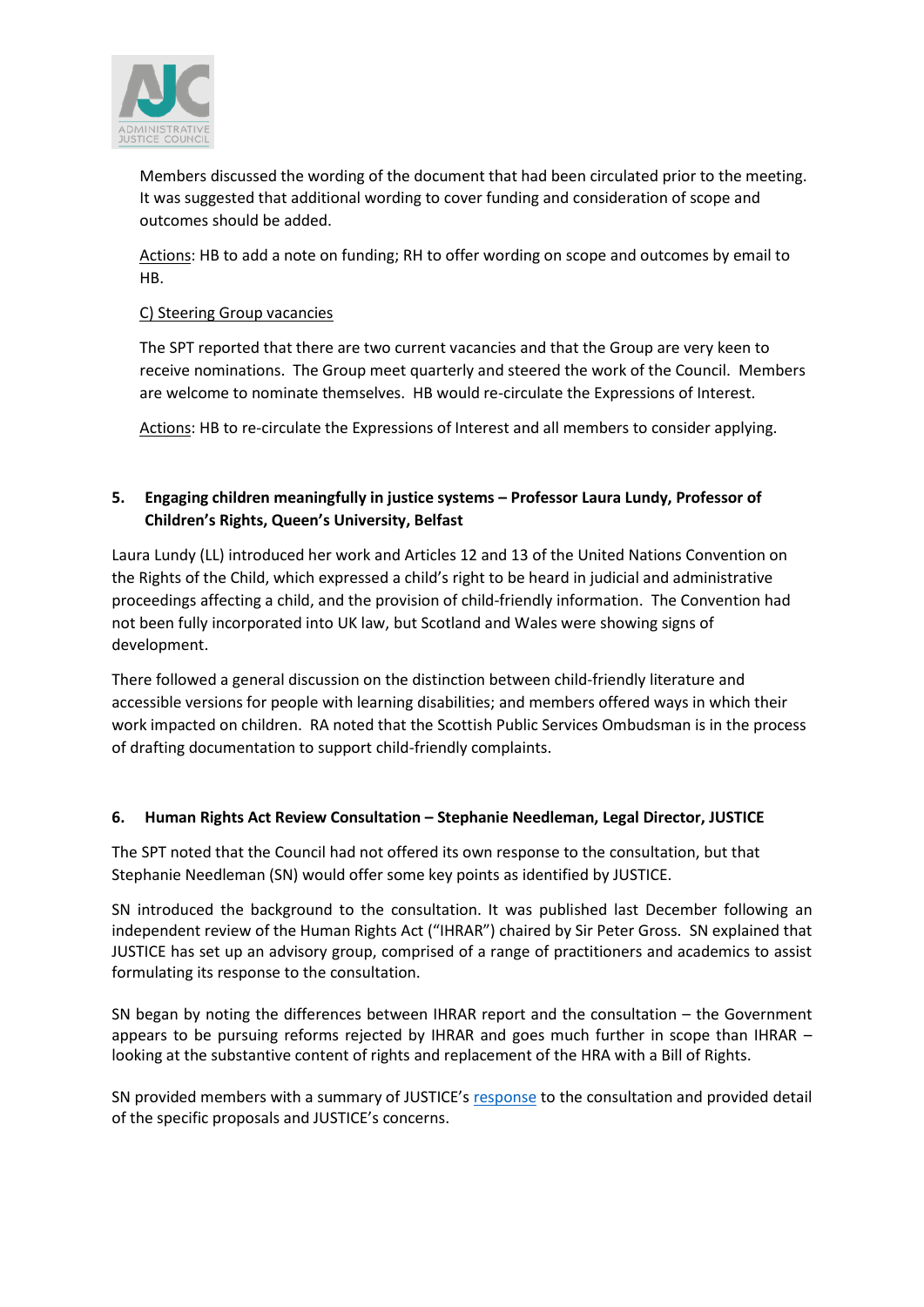

There followed a discussion on conflicting streams of jurisprudence the proposals seem to be relying on. The SPT asked that Fiona Rutherford (FR) kept the AJC informed as to their next work in this area so that the Council could properly consider any related work it might engage in.

Actions: FR to keep the Council informed of JUSTICE's next steps in IHRAR work.

# **7. Parliamentary and Health Services Ombudsman Corporate Strategy 2022-2025 - Rebecca Hilsenrath, Director of Strategy and Communications, PHSO**

RH noted that the Strategy was coming to the end of its drafting stage and reported that the launch event would be in April or May.

The [Strategy](https://www.ombudsman.org.uk/publications/our-strategic-plan-2022-2025) set out a new primary purpose 'Resolving disputes to drive accountability and standards in public services', as well as its vision and objectives; and ensuring its work is within the standards set internationally. Reducing the queue which has resulted from the pandemic will remain at the forefront of efforts whilst the strategy is implemented.

The two key strategic themes identified were access to justice and data. PHSO also had a wealth of data that needed managing and exploiting, and the strategy sets out ambitious plans to use technology to do this. They would be introducing portals whereby complainants and organisations could access information on the progress of their complaint without having to contact the Ombudsman. They were also aware that they needed to broaden their access with approximately 80% of complaints received being on the health side. Other key projects include the completion of the current pilot of the NHS Complaint Standards, as well as developing Complaint Standards for public bodies in jurisdiction.

Members responded to the presentation including the offer of follow-up discussions in similar work streams. The importance of both training complaints handlers and analysing data was noted.

Actions: NB to link RH with the Health Services Research Agency; LM and RH to speak further on LM's research.

# **8. People-centred design and delivery of legal and justice systems -Tatyana Teplova, Chloe Lelievre, OECD**

Tatyana Teplova (TT) introduced the OECD and this particular project that had been developed over a decade of research. The starting point had been everyday legal and justice problems that were experienced by many on a regular basis. The aim is to consider the needs and experiences of different groups, to look at how groups dealt with legal problems, and whether they are able to resolve them or not and to consider resolution of problems alongside wellbeing.

Chloe Lilievre (CL) introduced the framework, developed to help policy makers evaluate and promote a people-centred approach to justice, and took attendees through the principles which consisted o[f four inter-dependent pillars.](https://www.oecd-ilibrary.org/sites/cdc3bde7-en/1/3/2/index.html?itemId=/content/publication/cdc3bde7-en&_csp_=34f65033a2a54df2f3bda223c22c4337&itemIGO=oecd&itemContentType=book#figure-d1e2034)

There followed a discussion on data quality and availability.